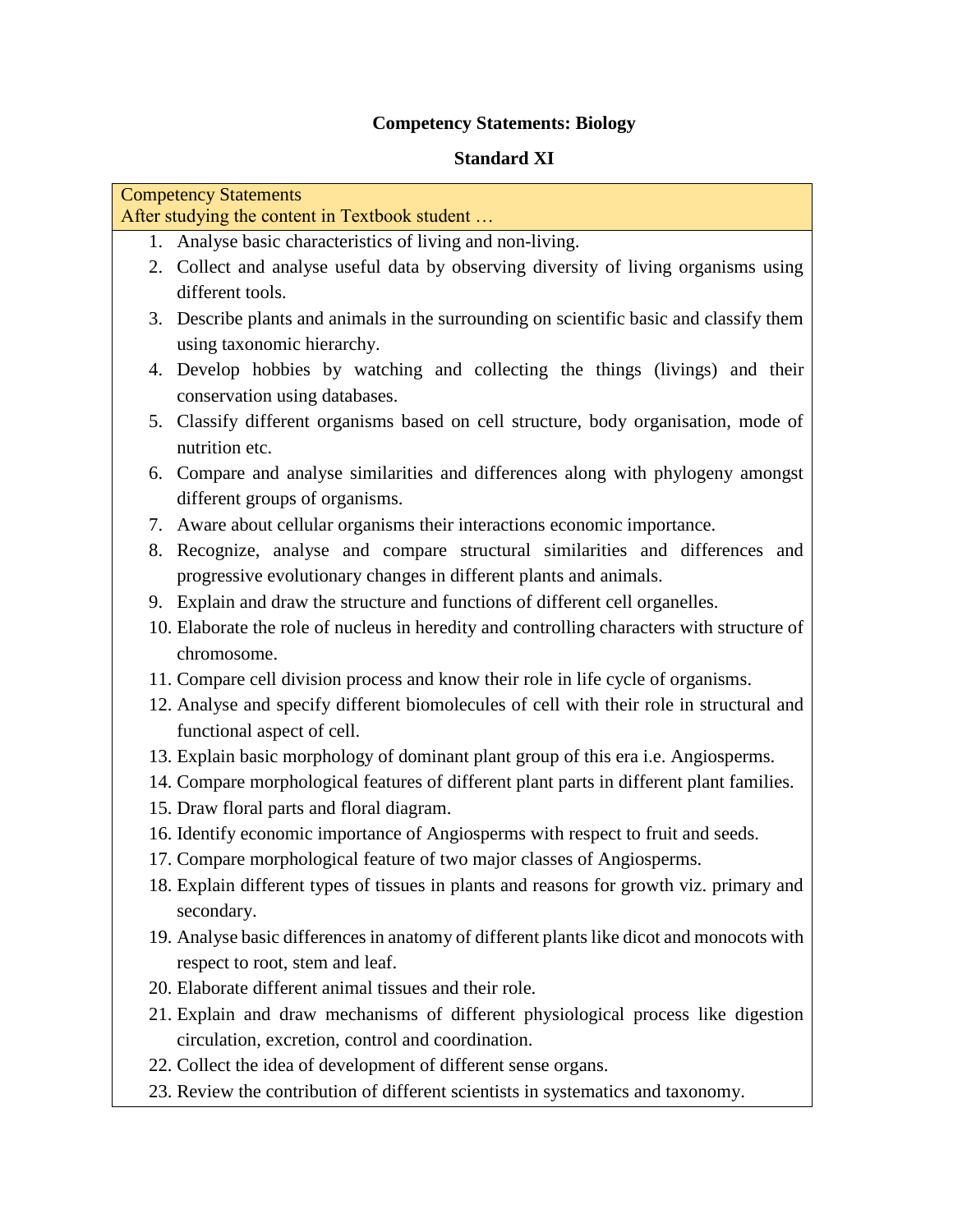- 24. Explain the scientific reasons behind the various physiological activities based on relationship.
- 25. Use and repair the equipment based on energy.
- 26. Understand the relationship between chemical reactions of molecules in daily life and analyse them to solve various problems.
- 27. Review the contribution made by different workers.
- 28. Explain role of environment... by conservation of environment various laws and rules.
- 29. Plan and implement programs about conservation of environment.
- 30. Explain the importance of green energy and save energy in daily life.
- 31. Explain the need and importance of various physiological processes.
- 32. Explain the structural modifications, observed in various living organisms to carry out various physiological processes.
- 33. Observe and correlate the histological structure of various organs with their function.
- 34. Comprehend mechanisms by which these physiological processes help maintain homeostasis.
- 35. Create memory maps, flow charts to depict major events in these processes.
- 36. Develop insight about connection between life style/habits and physiological disorders.
- 37. Collect information about latest diagnostic tools and treatments for various physiological disorders.
- 38. Critically analyse given situational data and come up with rationale of possible physiological disorders/suggest proper remedial measures.
- 39. Perform various analytical tests to detect presence of certain components in food materials/waste products.